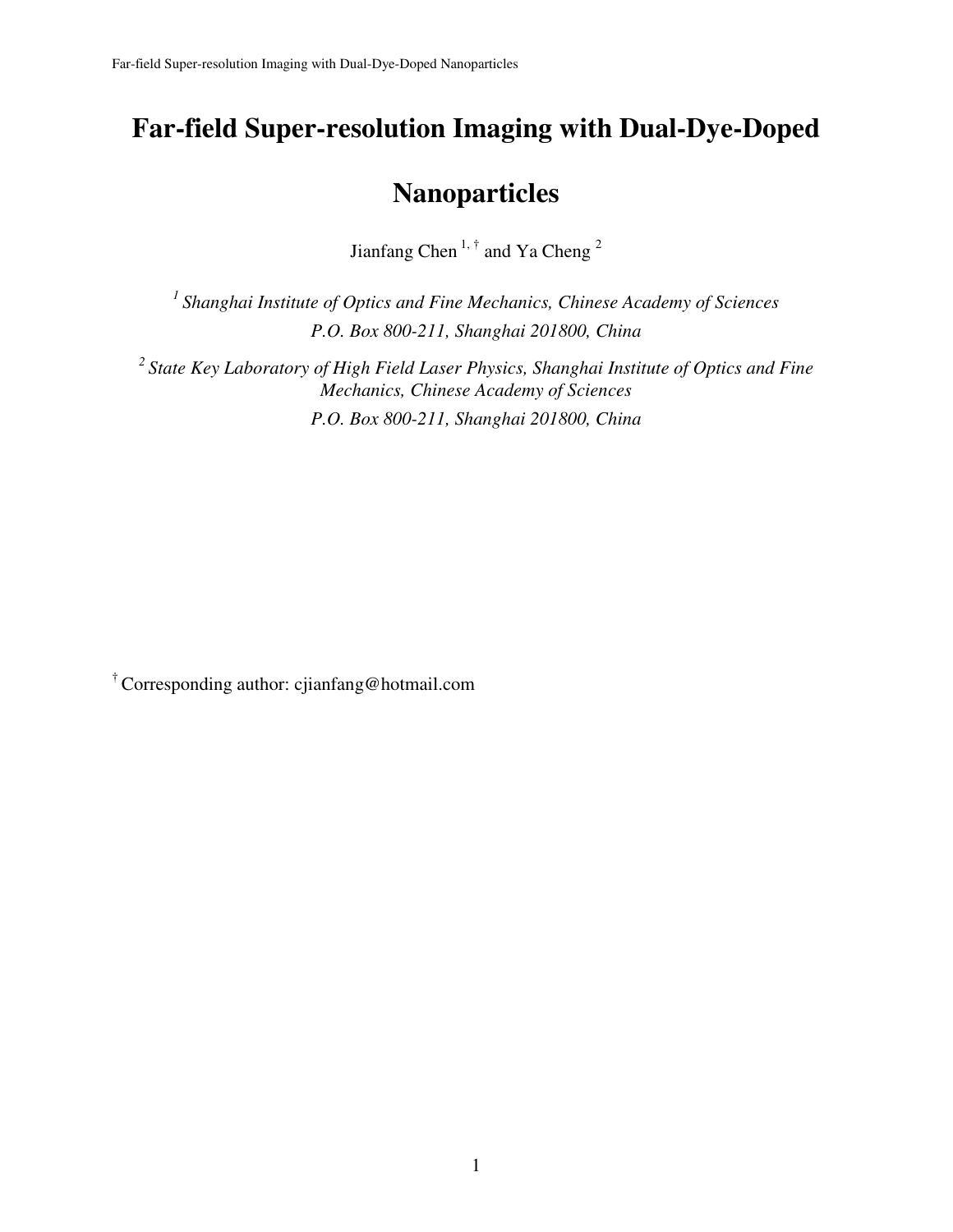### **Abstract:**

We propose to achieve super-resolution in far-field imaging by use of dual-dye-doped nanoparticles. The nanoparticles with a diameter of a few nanometers are co-doped with two types of dye molecules, namely, Cy3 and Cy5, at a controllable ratio. Due to the short distances between the dye molecules confined in the nanoparticles, Förster resonant energy transfer can occur between the Cy3 and Cy5 molecules with high efficiency. Therefore, the Cy5 molecules can quench the fluorescence emission from the Cy3 molecules in the outer region of focal spot of the excitation beam, thereby enhancing the resolution of imaging.

*OCIS codes*: 180.0180, 100.6640, 100.6890.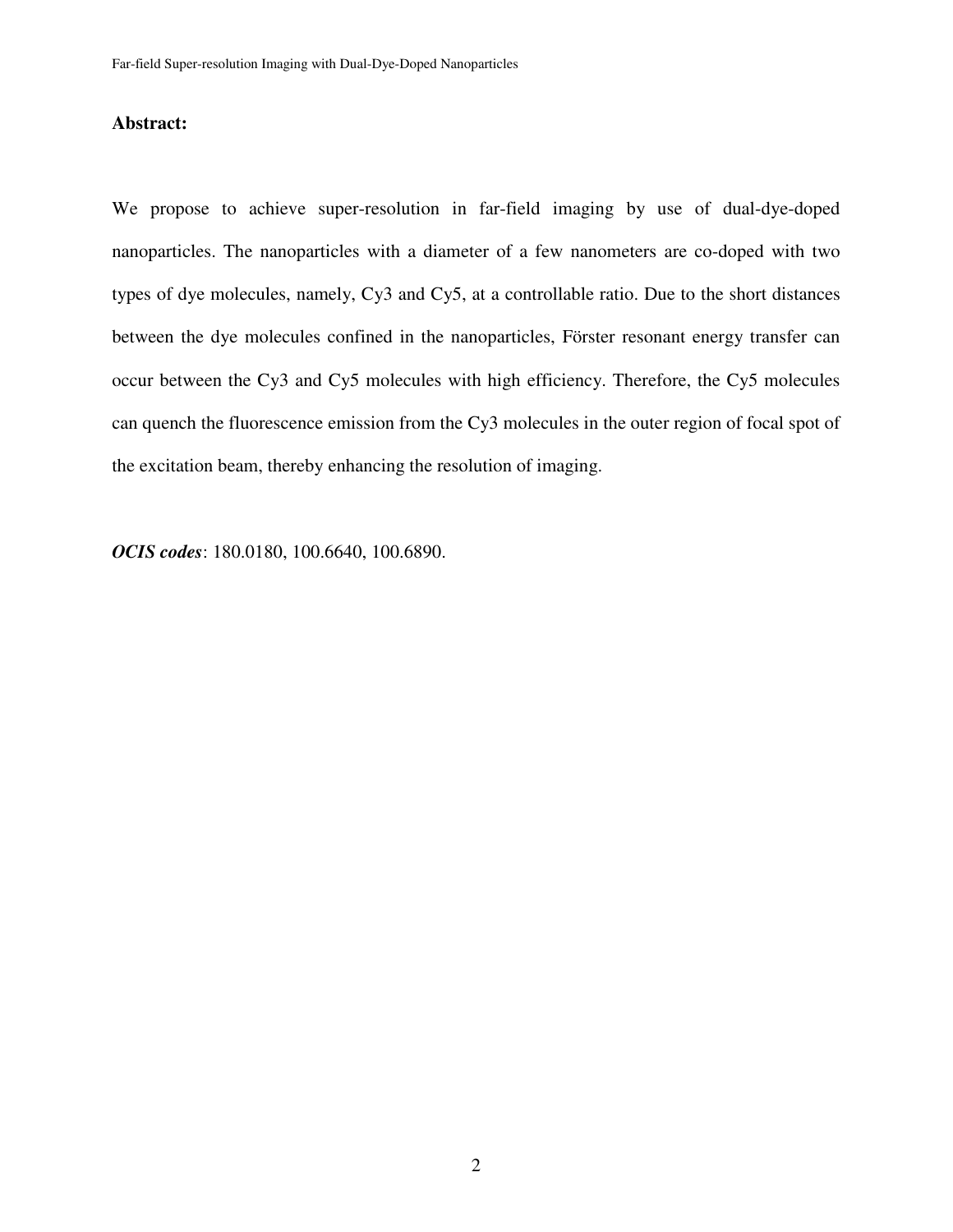In recent years, three-dimensional (3D) far-field optical imaging with a resolution beyond diffraction limit has attracted tremendous attention due to its potential for achieving electron microscope resolution in 3D living cell imaging [1]. To this end, many different approaches have been proposed, such as stimulated emission depletion microscopy (STED) [2], stochastic optical reconstruction microscopy (STORM) [3], photoactivatable localization microscopy (PALM) [4], saturated pattern excitation microscopy (SPEM) [5], 4Pi microscopies [6, 7], and so on. Currently, many super-resolution far-field imaging techniques have been successfully demonstrated [2-6], while it has been pointed out that further efforts are still required in order to overcome several important issues, such as limited imaging speed, photobleaching of dye, low fluorescence flux, and so forth [1]. In addition, one may also have noticed that the current farfield super-resolution microscopes are generally more complex and more expensive than the traditional scanning fluorescence microscope in terms of focal geometry [5-7] and excitation light source [2-4]. In this Letter, we theoretically show that super-resolution in 3D far-field imaging can be achieved with a traditional scanning fluorescence microscope and merely using linear fluorescence excitation. The trick to beating the diffraction limit is to employ specially designed dual-dye-doped nanoparticles as fluorescent labels, which show an extremely nonlinear optical behavior under the light illumination.

To begin with, we first illustrate the dual-dye-doped nanoparticle in Fig. 1. We assume that the nanoparticle is a nanoscale silica sphere in which two kinds of dyes are co-doped between which Förster resonant energy transfer (FRET) can occur. Particularly, to facilitate a numerical analysis, we assume that Cy3 and Cy5 dye molecules are used for constructing the dual-dye-doped nanoparticles, although in principle other FRET pairs can also be chosen. According to FRET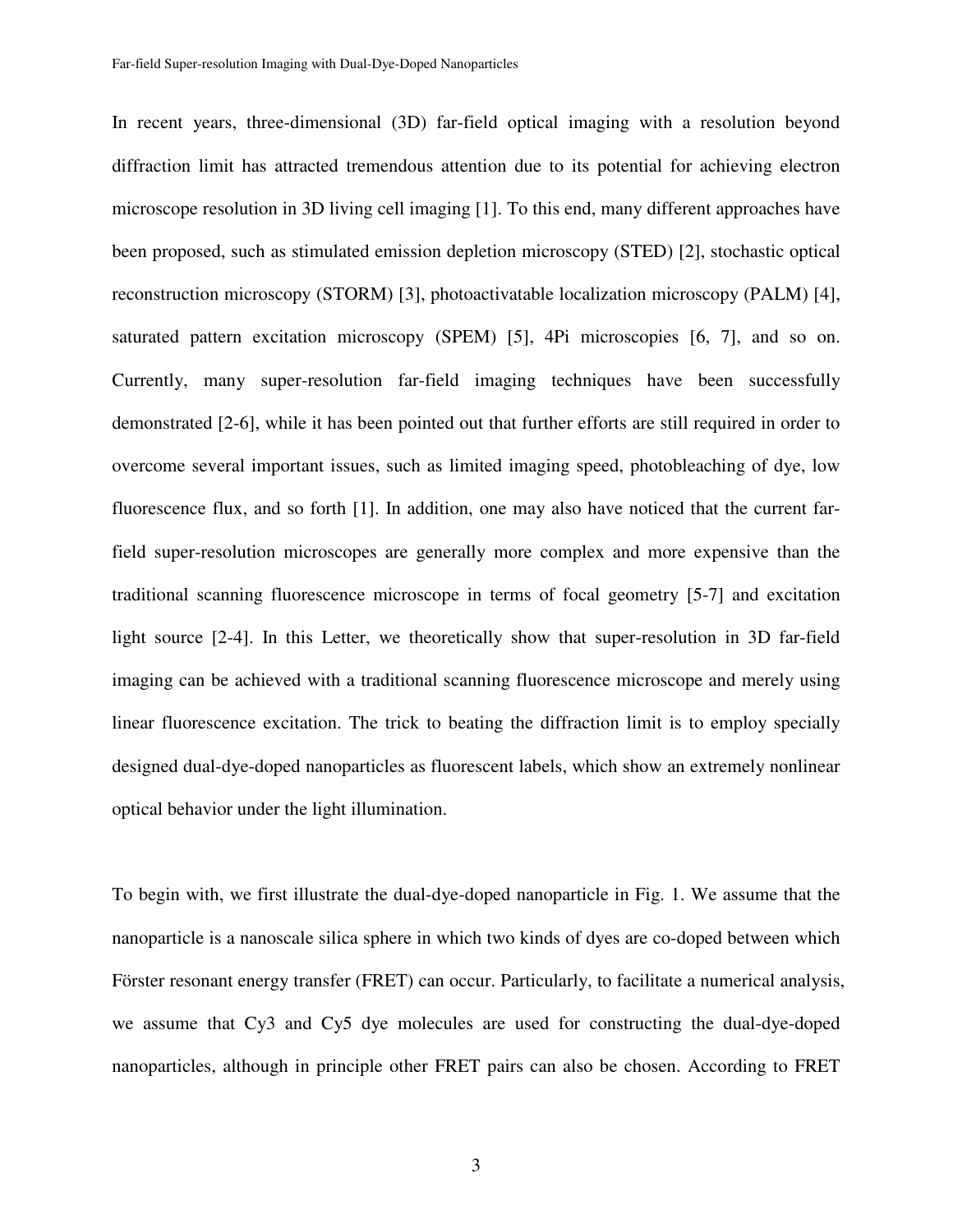theory, the rate of energy transfer is given by the equation,

$$
k_F = (1/\tau_D) \cdot [R_0/r]^6, \tag{1}
$$

where  $R_0$  is the Förster critical distance, defined as the acceptor-donor separation radius for which the transfer rate equals the rate of donor decay in the absence of acceptor. Specifically, for the Cy3-Cy5 dye pair, it is know that  $R_0 > 5$ *nm*. In addition,  $\tau_D$  is the donor lifetime in the absence of the acceptor, and  $r$  is the distance separating the donor and acceptor. From Eq. (1), it is obvious that if the distance between the Cy3 and Cy5 dye molecules is sufficiently short as compared to  $R_0$ , FRET process can occur very efficiently. To fulfill this condition, we assume that the diameter of the silica nanoparticle in Fig. (1) is less than  $R_0/2$ . Thus, the distance between any two dye molecules encapsulated in the silica nanoparticle can be determined as  $r \le R_0/2$ . In this case, the rate of energy transfer from any donor molecule to an acceptor in the silica nanoparticle can be determined by Eq. (1), which is  $k_F > (64/\tau_D) > 1/\tau_D$ . It is noteworthy that recently, FRET silica nanoparticles co-coped with more than one type of dye molecules have been synthesized and multi-color emission under single wavelength excitation has been experimentally demonstrated [9, 10]. By use of the similar approach, the silica nanoparticles as shown in Fig. (1) should be able to be produced.

We now examine the optical property of the dual-dye-doped nanoparticle under the linear fluorescence excitation. We define the spontaneous emission lifetimes of donor (Cy3) and acceptor (Cy5) as  $\tau_p$  and  $\tau_A$ , respectively. In particular, the excitation wavelength is carefully selected so as to excite only the donor molecule while the excitation of the acceptor molecule can be efficiently avoided, owing to the separated excitation spectral peaks between the donor and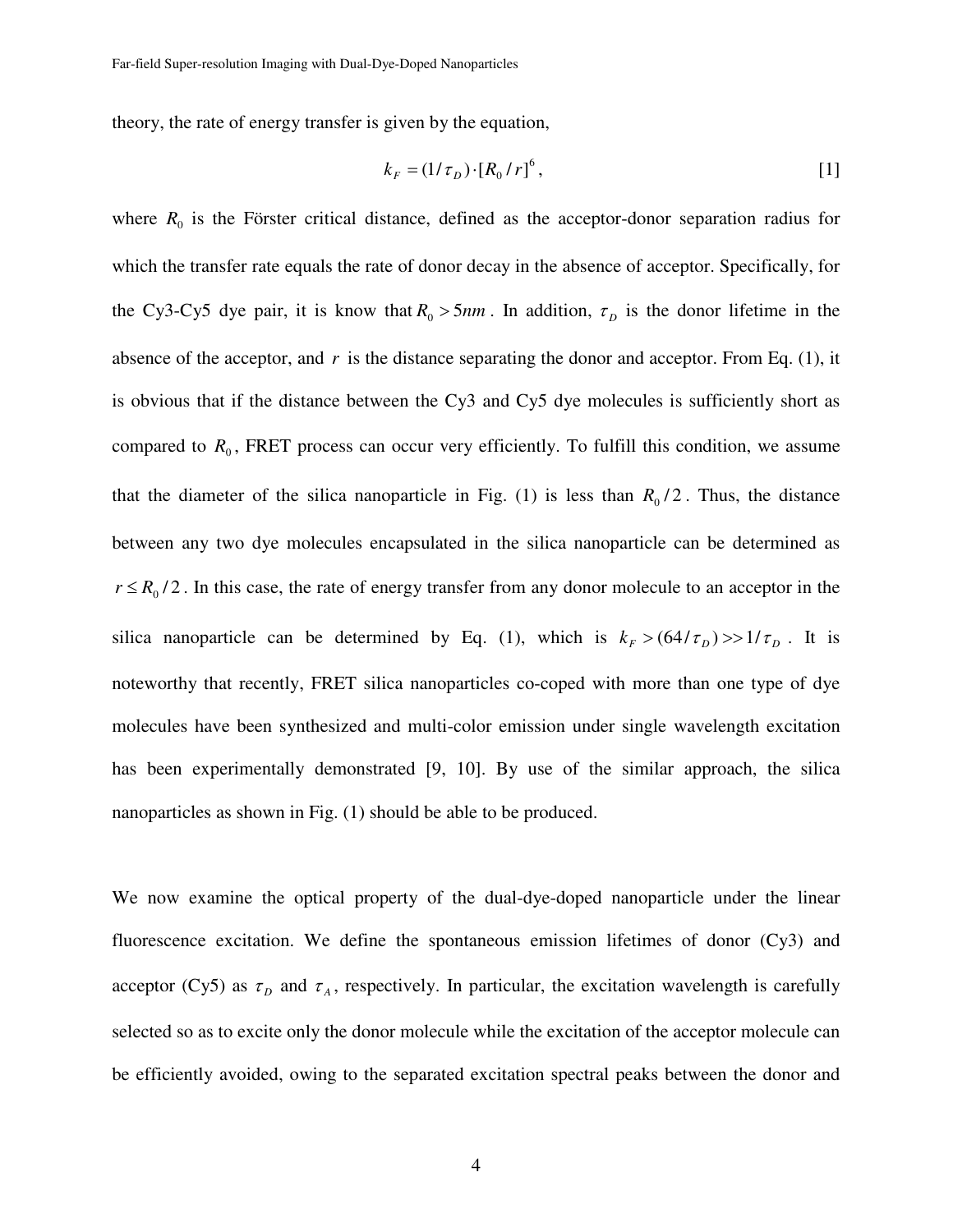acceptor molecules. The laser intensity used for excitation of the donor is defined as  $I<sub>E</sub>$ . The excitation cross section of the donor is defined as  $\sigma_E$ . Figure 2 shows that under these conditions, the Cy3 dye can first be pumped to the excited state  $S_I$ , and then rapidly decay to the lowest vibrational energy level of the excited state through vibrational relaxation in a picosecond timescale. After this, the Cy3 dye molecule can return to its ground state  $S_0$  either by resonantly transferring its energy to the Cy5 molecule or by spontaneously emitting a fluorescent photon. It is noteworthy that the FRET process can only occur when some Cy5 molecules still remain in the ground state; otherwise the FRET process will stop due to the depleted acceptor molecules in the ground state. The dynamics of fluorescence excitation and energy transfer between the donor and acceptor is illustrated in Fig. (2). Accordingly, the rate equation can be written as

$$
\begin{cases}\n\frac{dn_D^E}{dt} = n_D^G I_E \sigma_E - n_D^E (k_D + k_F) \\
\frac{dn_A^E}{dt} = n_D^E k_F - n_A^E k_A\n\end{cases}, \quad \text{if} \quad n_A^G \ge n_D^E,
$$
\n(2)

$$
\begin{cases}\n\frac{dn_D^E}{dt} = n_D^G I_E \sigma_E - n_D^E k_D - n_A^G k_F \\
\frac{dn_A^E}{dt} = n_A^G k_F - n_A^E k_A\n\end{cases}
$$
, if  $n_A^G \le n_D^E$ , (3)

$$
n_D^G + n_D^E = N_D, \tag{4}
$$

$$
n_A^G + n_A^E = N_A, \tag{5}
$$

where  $n_{D(A)}^E$  and  $n_{D(A)}^G$  are the number of donor (acceptor) molecules in the excited and ground states, respectively; and  $N_{D(A)}$  is the total number of donor (acceptor) molecules. In addition,  $k_D = 1/\tau_D$ ,  $k_A = 1/\tau_A$ , and  $k_F$  are the rates of spontaneous emission from donor, acceptor, and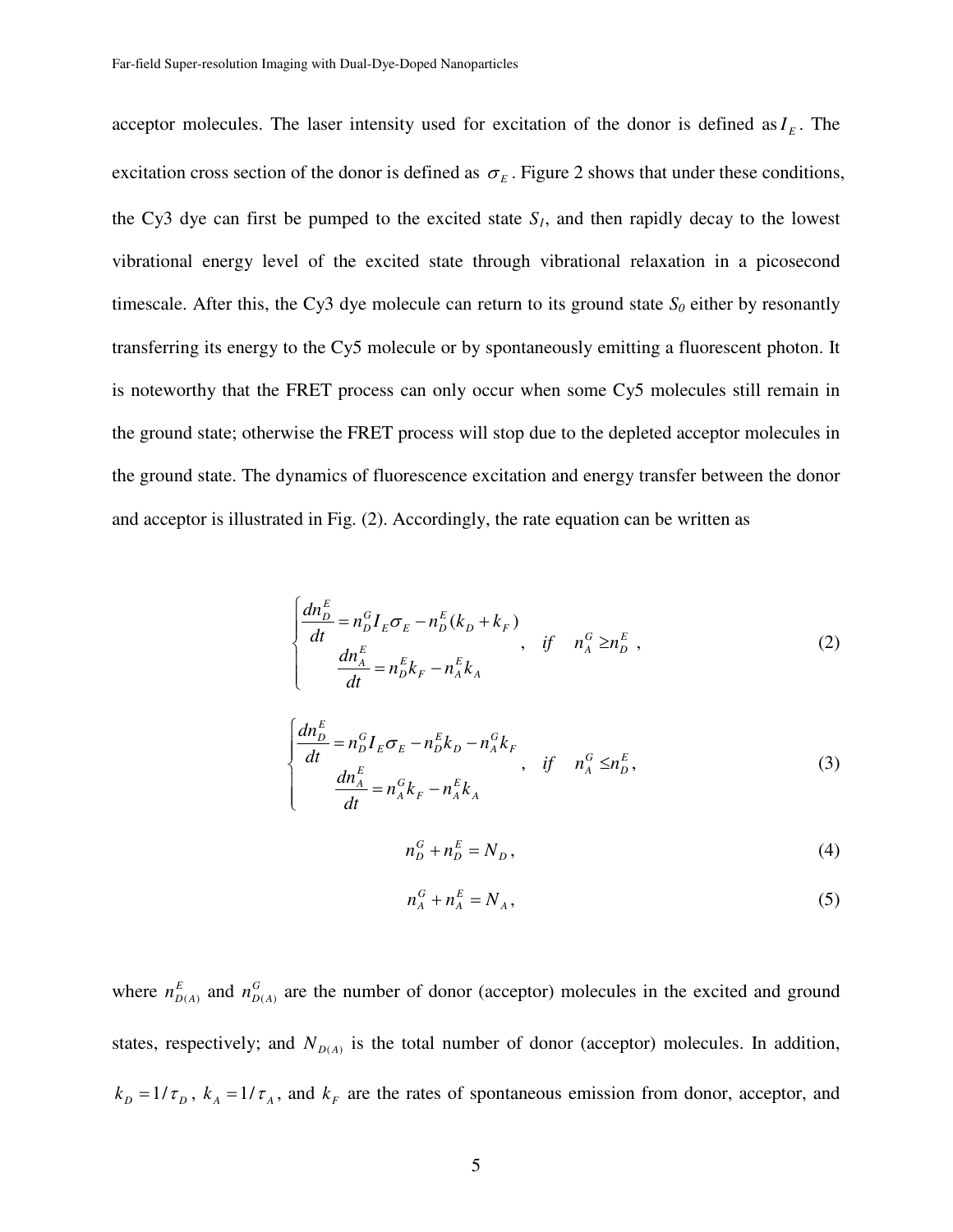the rate of energy transfer from donor to acceptor, respectively. It is noteworthy that in deriving Eqs. [2-5], we have assumed that the vibrational decay rates for both the donor and acceptor are much higher than the  $k_p$ ,  $k_A$ , and  $k_F$ ; namely, the donor and acceptor molecules are assumed to relax to the lowest vibrational energy levels of their excited states almost instantly after being excited. This condition is generally fulfilled for many dyes as the typical time scale of the vibrational decay is on the picosecond level, whereas the time scale of the spontaneous fluorescence emission is typically on the nanosecond level. For continuous wave (CW) excitation, the fluorescence excitation will finally reach a steady state, thus the time derivatives in Eqs. [2-3] are zero. The analytical solution of Eqs. [2-5] can then be found as

$$
\begin{cases}\nn_D^E = N_D I_E \sigma_E / (I_E \sigma_E + k_D + k_F), & \text{if } n_A^G = N_A - (k_F / k_A) n_D^E \ge n_D^E \\
n_D^E = [N_D I_E \sigma_E - (N_A k_A k_F) / (k_A + k_F)] / (I_E \sigma_E + k_D), & \text{if } n_A^G = N_A k_A / (k_A + k_F) \le n_D^E\n\end{cases} (6)
$$

As have been mentioned above, due to the high efficiency of the energy transfer between the donor and acceptor molecules confined in the tiny nanoparticles, we have  $k_F$  >  $(64/\tau_D)$  >>  $k_D$ . Therefore, Eq. (6) can be further simplified to

$$
\begin{cases}\nn_D^E \approx N_D I_E \sigma_E / k_F, & \text{if} \quad I_E \le (k_A N_A) / (\sigma_E N_D) \\
n_D^E \approx [N_D I_E \sigma_E - N_A k_A] / (I_E \sigma_E + k_D), & \text{if} \quad I_E \ge (k_A N_A) / (\sigma_E N_D)\n\end{cases} \tag{7}
$$

Since the intensity of fluorescence emitted from the donor molecules is determined by  $I_F \propto n_D^E$ , Equation (7) clearly shows that at a relatively low excitation intensity [i.e.,  $I_E \leq (k_A N_A)/(\sigma_E N_D)$ ], the fluorescence from the donor is very weak because of the facts that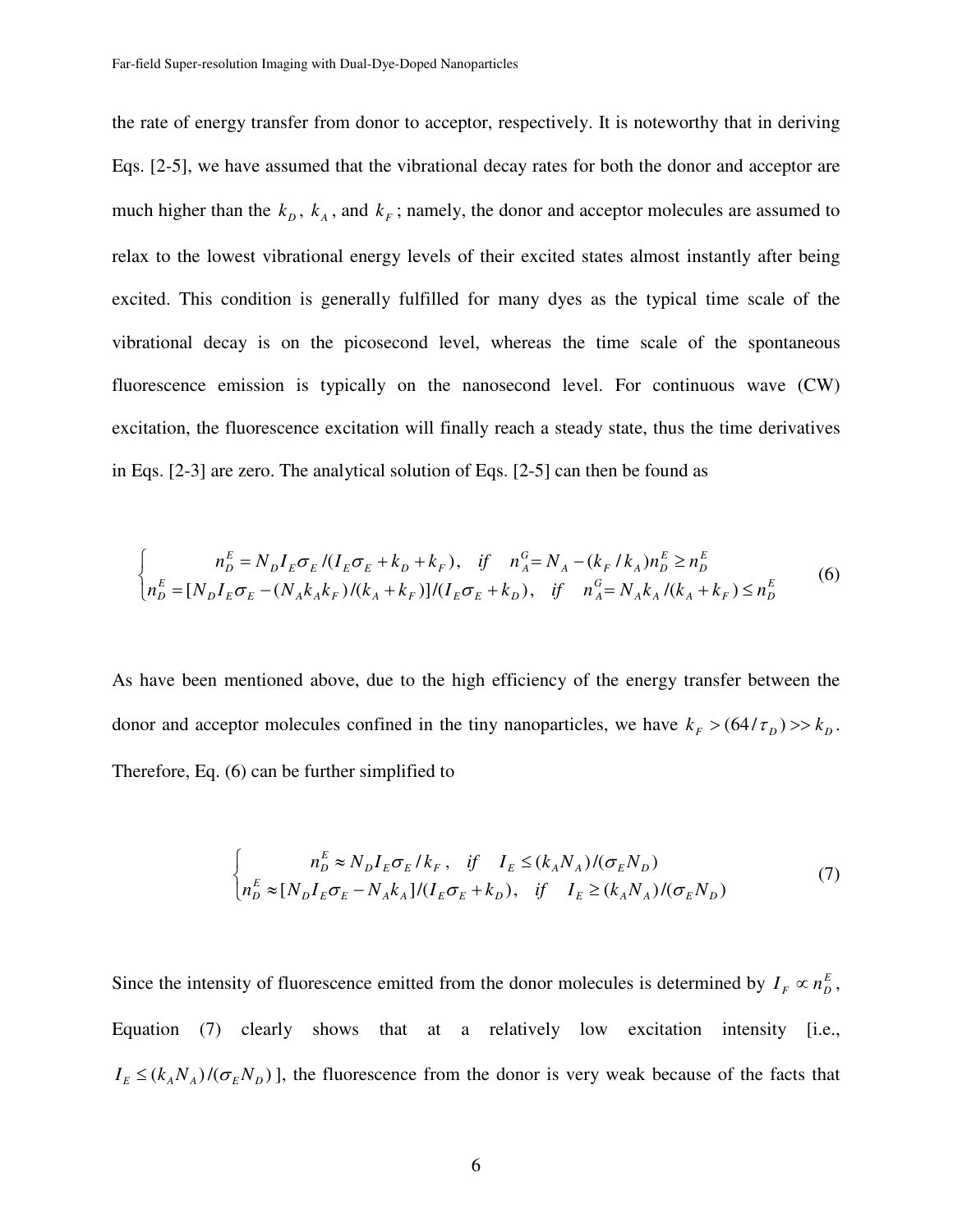$k_F$  >> $k_A$  (we assume that the fluorescence from acceptor is filtered). However, when the excitation intensity reaches  $I_E = (k_A N_A) / (\sigma_E N_D)$ , the donor fluorescence starts to grow sharply. The normalized fluorescence intensity as a function of excitation intensity is plotted in Fig. 2(b) by use of Eqs. [6]. In the calculation, the parameters are assumed as  $N_A/N_D = 1$  and  $k_F = 64k_D = 211k_A$ . The ratio between  $k_D$  and  $k_A$  is determined from their fluorescence lifetimes (for Cy3 and Cy5 molecules are  $\sim$ 0.3 ns and  $\sim$ 1 ns, respectively). The solid curve in Fig. 2(b) clearly shows that when the excitation intensity increases to near  $I_E = (k_A N_A)/(\sigma_E N_D)$ , the fluorescence from the donor molecules responds to the excitation light in an extremely nonlinear manner. It is this extraordinary optical property of the dual-dye-doped silica nanoparticle which can enable the super-resolution in 3D far-field imaging, as we can see below.

In Figs. 3(a) and 3(b), we compare the point-spread functions (PSFs) of a conventional scanning fluorescence microscope equipped with an oil immersion objective with a numerical aperture (NA) of 1.40 (refractive index of oil: 1.51; semi-aperture angle: 67°) for two different kinds of fluorescent labels, namely, the Cy3 molecules and the dual-dye-doped silica nanoparticles, respectively. For both cases, we choose an excitation wavelength of 510 nm at which a high excitation efficiency of Cy3 molecules can be warranted whereas the excitation of Cy5 molecules can essentially be avoided (thus we can neglect the excitation of acceptor). Furthermore, the peak intensity at the center of the focal spot of the excitation beam is chosen to be  $I_p = 0.5k_p/\sigma_E$ . Under these conditions, Fig. 3(a) shows the familiar PSF of the conventional scanning fluorescence microscope when the Cy3 dyes is used as the fluorescent labels; whereas in Fig. 3(b), the PSF of the same scanning fluorescence microscope, which instead uses the dualdye-doped nanoparticles as labels in this case, is significantly size-reduced, due to the nonlinear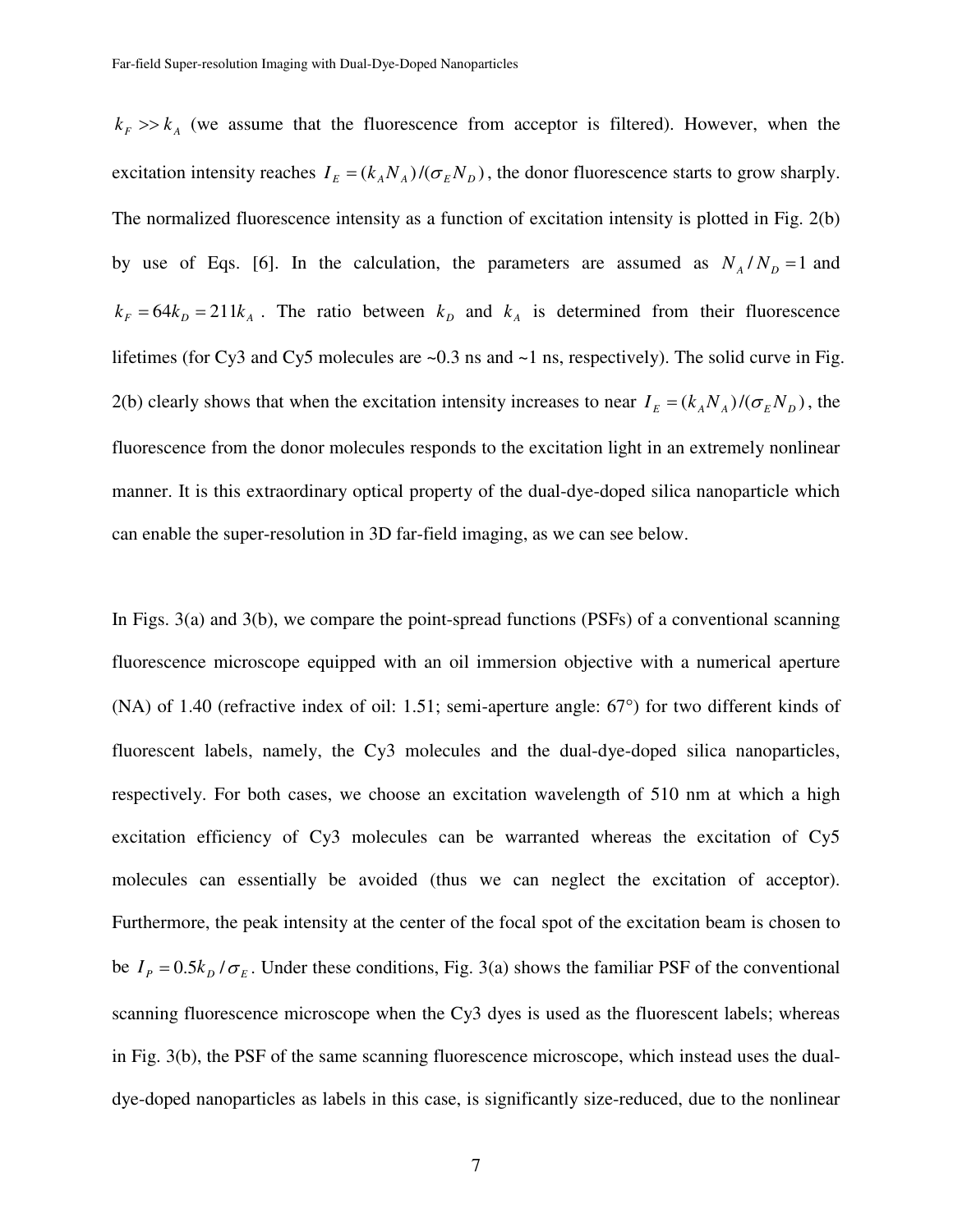optical behavior described by Eq. (6). The lateral and longitudinal resolutions (full with at half maximum, FWHM) for the PSF shown in Fig. 3(b) are  $\sim$ 112 nm and  $\sim$ 306 nm, respectively, which are significantly improved in comparison with the lateral and longitudinal resolutions of  $\sim$ 213 nm and  $\sim$ 580 nm of the PSF shown in Fig. 3(a), respectively.

In summary, we have shown that the use of dual-dye-doped nanoparticles as fluorescent labels can allow for achieving super-resolution in a conventional scanning fluorescence microscope. The system is easy to operate and cost-effective. The basic concept is to employ a controlled FRET process in which the acceptor dye molecules are used to quench the fluorescence from the donor molecules when the excitation intensity is below a threshold. In principle, the imaging resolution which could be achievable with this technique is only limited by the size of the nanoparticles; however, in practice, as one may have already noticed that in order to improve the resolution to its maximum, the excitation intensity must be chosen as close to  $I_E = (k_A N_A) / (\sigma_E N_D)$  as possible, which in turn results in a significantly weakened fluorescence emission. Therefore, the ultimate limitation on the achievable resolution with this technique is the signal to noise ratio. Nevertheless, our simulation has shown that moderately improved spatial resolution can still be obtained with an acceptable fluorescence signal loss. Additionally, one should note that the bandwidth of Fourier frequency spectrum of the PSF in Fig. 3(b) is significantly enlarged, implying that the spatial resolution can be further improved by Fourier deconvolution. Finally, we point out that since the dual-dye-doped nanoparticle responses weakly to a low-intensity excitation, a single-photon-excitation based 3D scanning fluorescence microscope can thus be constructed without a confocal pinhole because of the depleted fluorescence emission in the out-of-focus areas.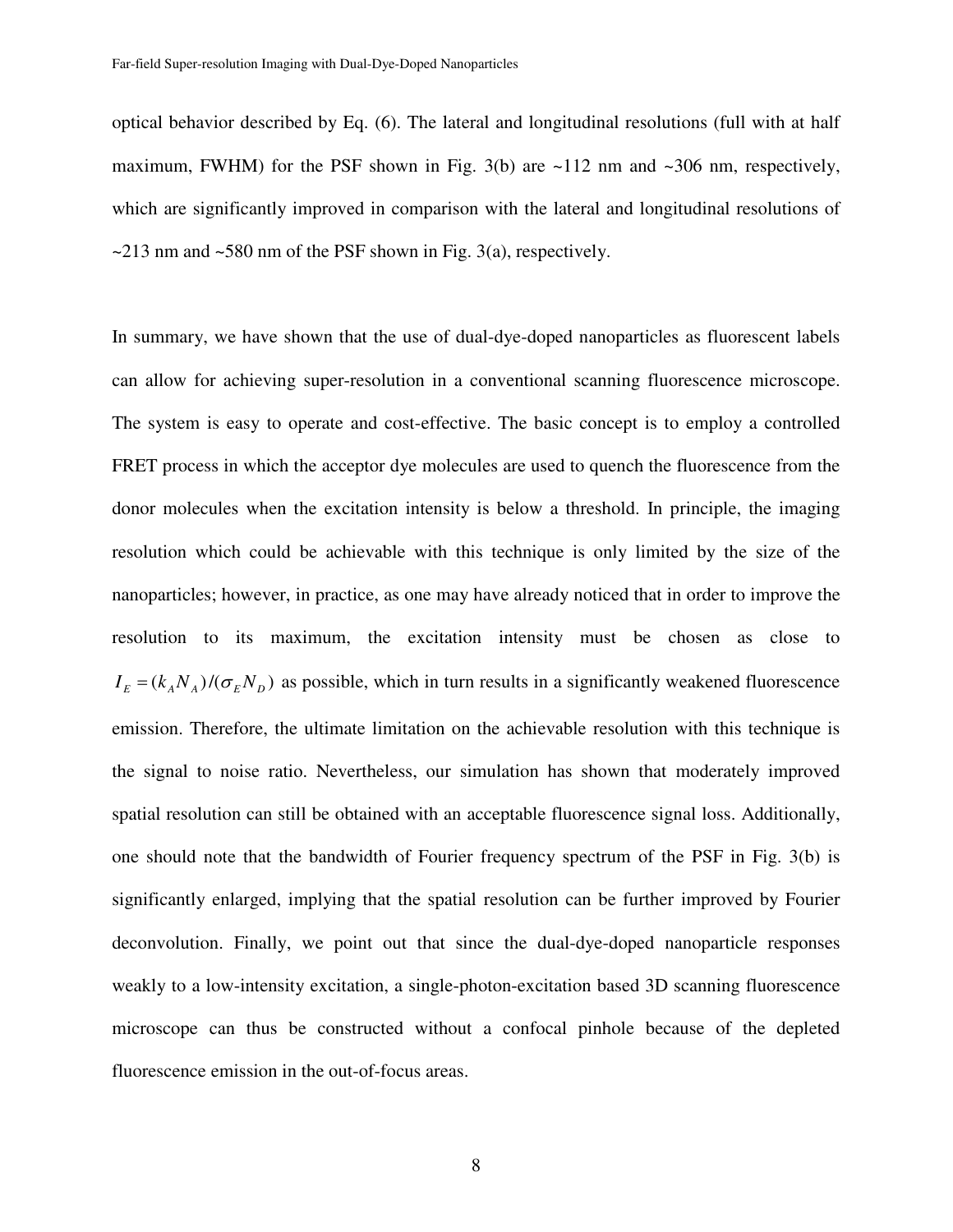#### **References:**

- [1] S. W. Hell, "Far-Field Optical Nanoscopy", Science **316**, 1153 (2007).
- [2] M. Dyba and S. W. Hell, "Focal Spots of Size λ/23 Open Up Far-Field Florescence Microscopy at 33 nm Axial Resolution", Phys. Rev. Lett. **88**, 163901 (2002)
- [3] E. Betzig, G. H. Patterson, R. Sougrat, O. W. Lindwasser, S. Olenych, J. S. Bonifacino, M. W. Davidson, J. Lippincott-Schwartz, H. F. Hess, "Imaging Intracellular Fluorescent Proteins at Nanometer Resolution", Science **313**, 1462 (2006).
- [4] M. J. Rust, M. Bates and X. W. Zhuang, "Sub-diffraction-limit imaging by stochastic optical reconstruction microscopy (STORM)", Nat. Methods **3**, 793 (2006)
- [5] M. G. L. Gustafsson, "Nonlinear structured-illumination microscopy: Wide-field fluorescence imaging with theoretically unlimited resolution", Proc. Natl. Acad. Sci. U.S.A. **102**, 13081 (2005).
- [6] M. C. Lang, J. Engelhardt, and S. W. Hell, "4Pi microscopy with linear fluorescence excitation," Opt. Lett. **32**, 259 (2007)
- [7] J. Chen, and K. Midorikawa, "Two-color Two-photon 4Pi microscopy", Opt. Lett. **29**, 1354 (2004)
- [8] Z. Jiang, and W. A. Goedel, "Fluorescence properties of systems with multiple Förster transfer pairs", Phys. Chem. Chem. Phys. **10**, 4584 (2008)
- [9] L. Wang, C. Yang,and W. Tan, "Dual luminophore-doped silica nanoparticles for multiplexed signaling", Nano Lett. **5**, 37 (2005)
- [10] L. Wang, and W. Tan, "Multicolor FRET silica nanoparticles by single wavelength excitation", Nano Lett. **6,** 84 (2006)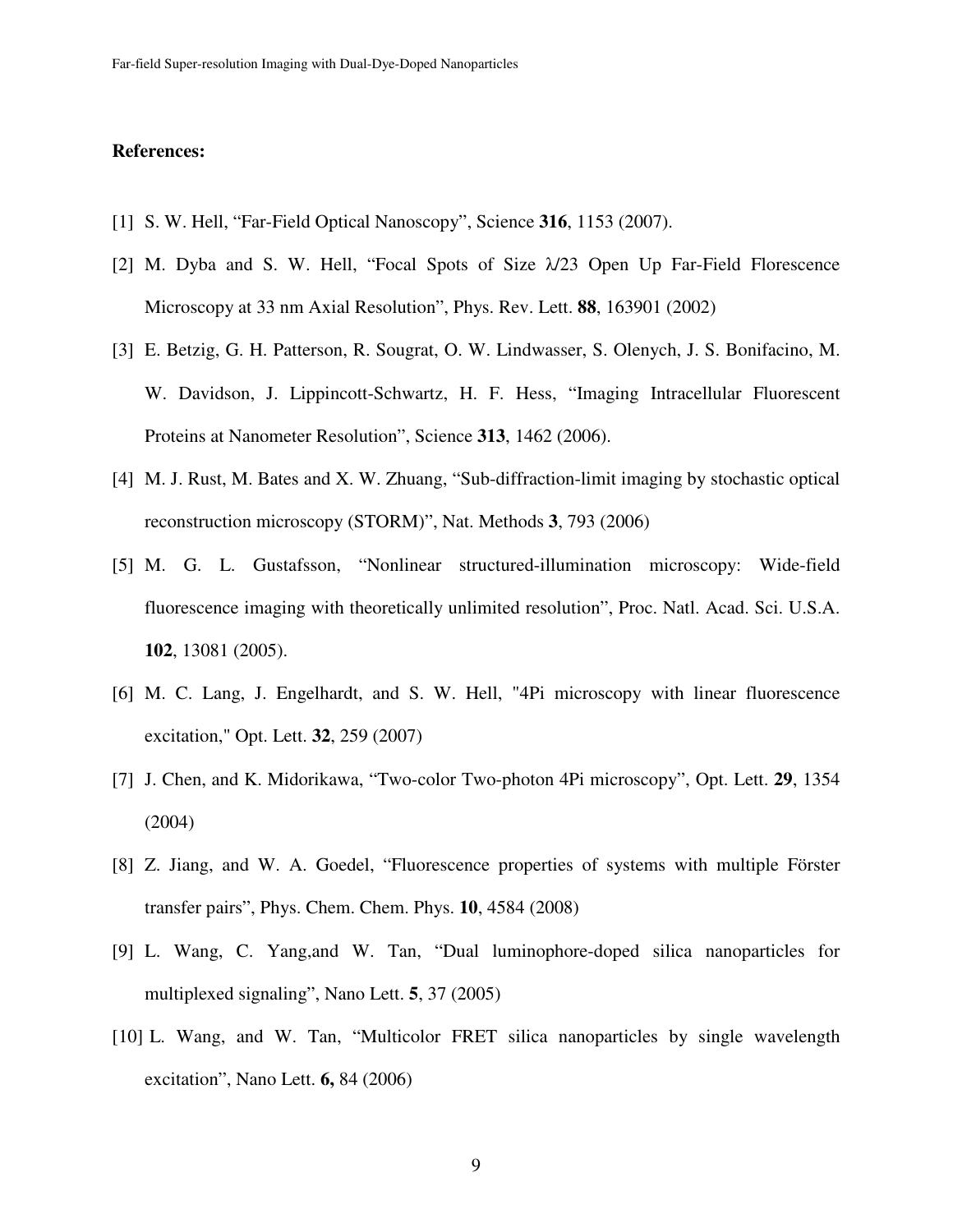### **Captions of Figures:**

Fig. 1. (Color online) Illustration of a dual-dye-doped silica nanoparticle.

Fig. 2. (Color online) (a) Schematic of dynamics showing fluorescence excitation of donor and resonant energy transfer between donor and acceptor. (b) Normalized fluorescence intensities as functions of the excitation intensity. Solid curve: Cy3 molecule in the dual-dye-doped nanoparticle as fluorescent label; dashed curve: Cy3 molecule as fluorescent label.

Fig. 3. (Color online) PSFs of a conventional 3D scanning fluorescence microscope using (a) Cy3 dye molecules and (b) dual-dye-doped nanoparticles as fluorescent labels.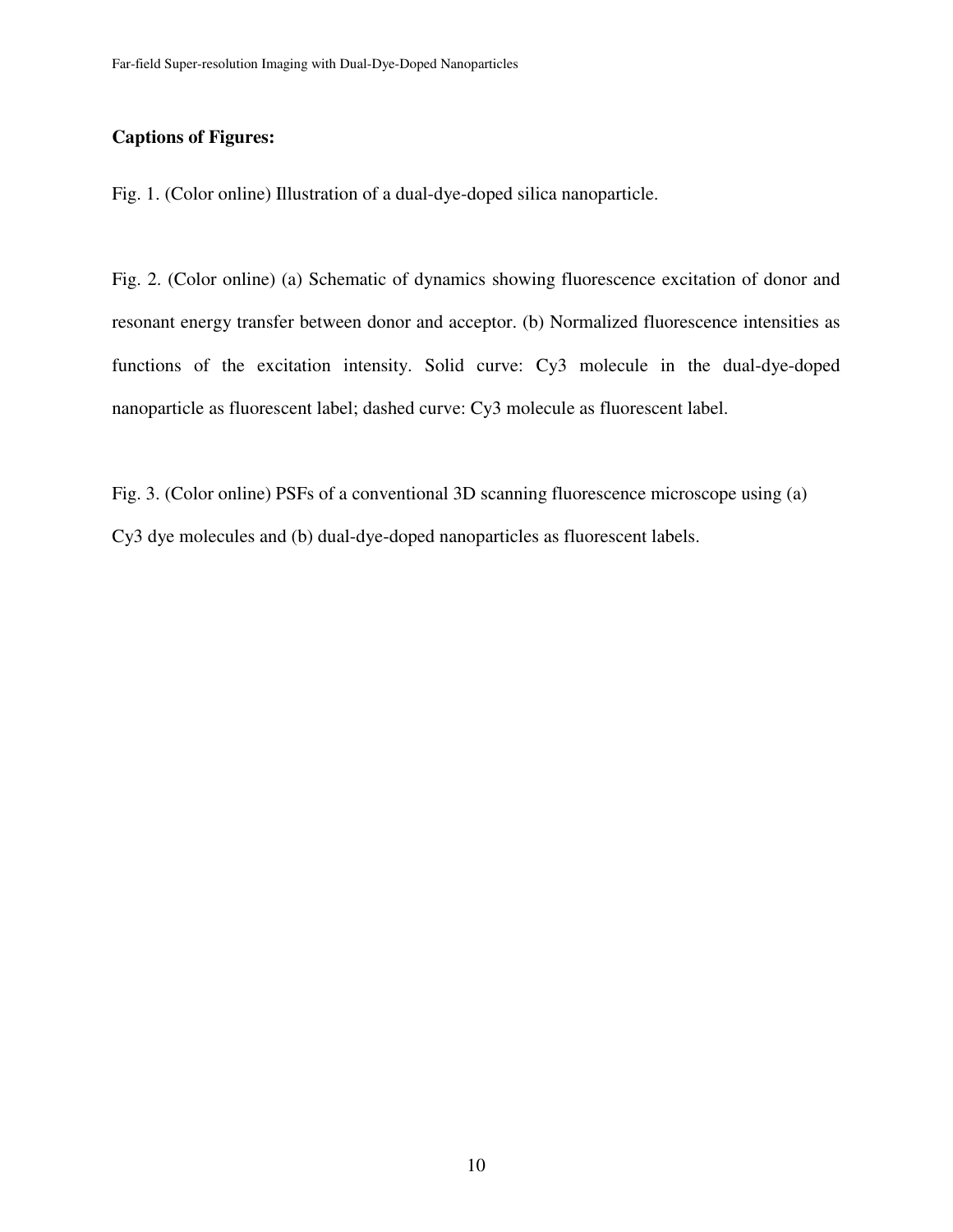Far-field Super-resolution Imaging with Dual-Dye-Doped Nanoparticles



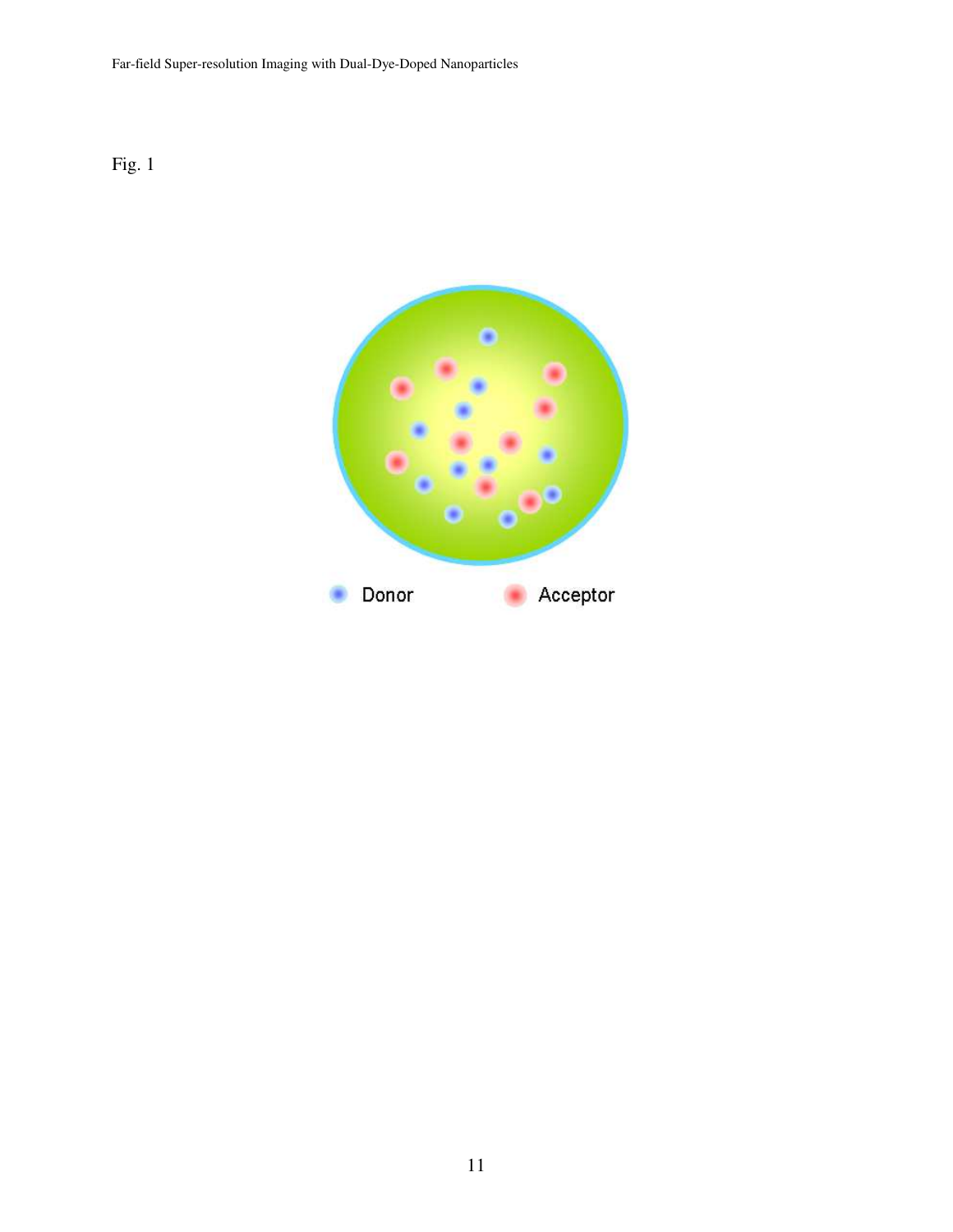Fig. 2